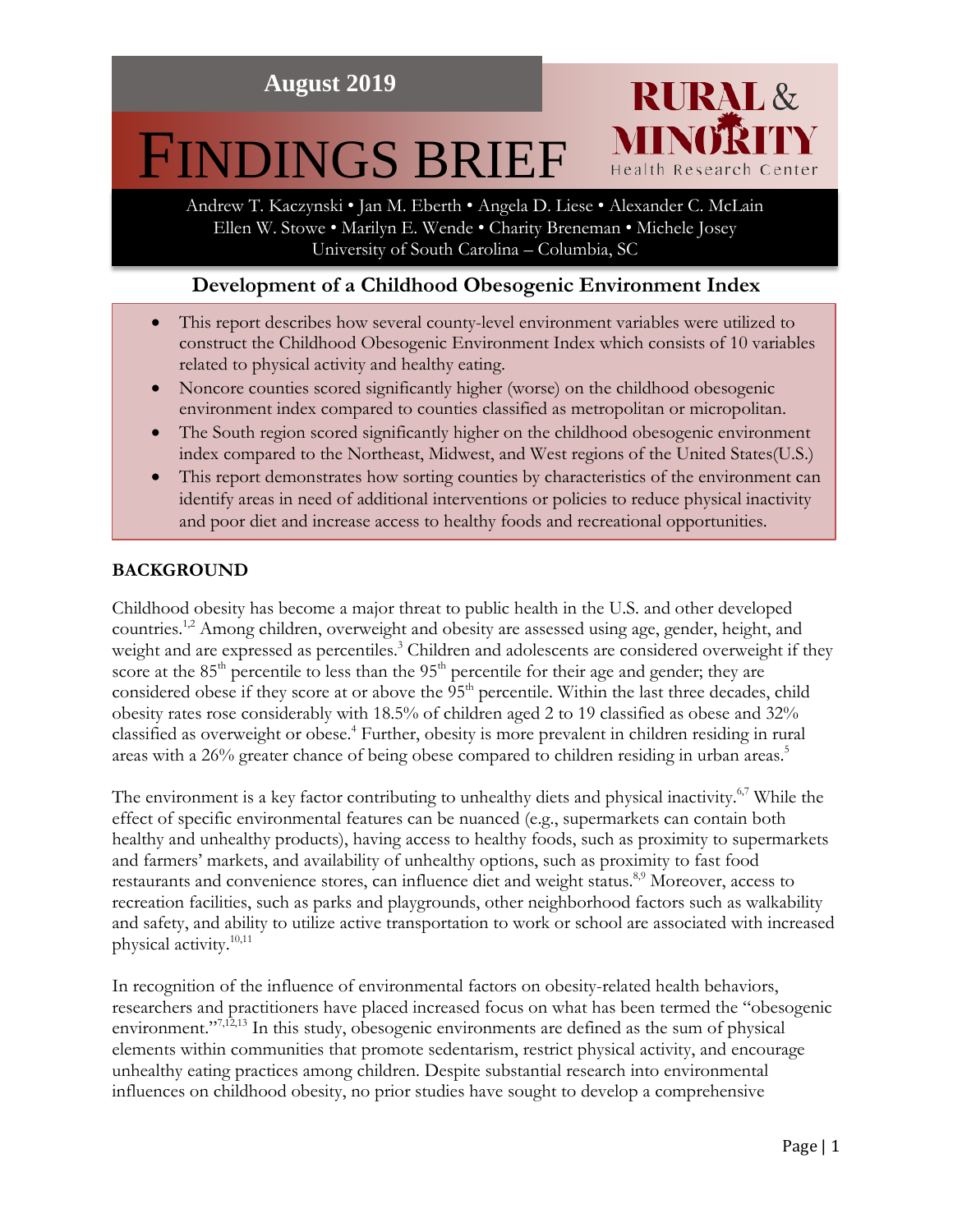community obesogenic environment index for children that can be applied on a large geographic scale. Given these considerations, the purposes of this study were to:

- 1) Describe the development of a childhood obesogenic environment index
- 2) Examine differences in obesogenic environment index values by rurality and region across the United States

#### **METHODS FOR INDEX CREATION**

Development of the child obesogenic environment index consisted of a series of stages involving a review of extant literature, expert feedback, and statistical analyses. Initially, we conducted a search to locate review articles that summarized associations between the environment and its impact on nutrition, physical activity, and overweight/obesity levels in youth. Ultimately, a final list of 24 variables was agreed upon for distribution to additional experts and possible inclusion within the childhood obesogenic environment index.

During the next major project phase, input was solicited from 12 experts within the fields of nutrition, physical activity, and environmental influences on obesity. These experts reviewed the list of 24 variables that were identified throughout the literature review process. Specifically, they were asked to rate the importance of each variable (1=low importance, 7=high importance), provide input on potential data sources that had been identified for each variable, and offer any additional comments about the variables, data sources, or other aspects of the index development process. Experts were also able to suggest additional variables and data sources not included within the original list (five new variables were recommended).

Expert feedback was evaluated by the project team, and consensus was obtained regarding the variables to include in the index. Specifically, mean ratings and standard deviations were calculated for each variable, and all comments submitted by the expert reviewers were compiled and analyzed. Extensive discussion of expert reviewer feedback among the project team resulted in a refined list of 10 variables to be included in the childhood obesogenic environment index (see Table 1).

| <b>Table 1:</b> Variables in the Childhood Obesogenic Environment Index                 |
|-----------------------------------------------------------------------------------------|
| Grocery stores and superstores*                                                         |
| Farmers markets*                                                                        |
| <b>Fast food restaurants</b>                                                            |
| Full-service restaurants                                                                |
| Convenience stores                                                                      |
| Births at baby-friendly facilities*                                                     |
| Exercise opportunities*                                                                 |
| School proximity*                                                                       |
| Walkability*                                                                            |
| Violent crime                                                                           |
| * Variable was reverse scored such that higher values for all variables indicate a more |
| obesogenic environment                                                                  |

Data for each variable for all counties in the United States were collected from several different publicly-available sources (see Appendix). For each variable, the values for all counties were ranked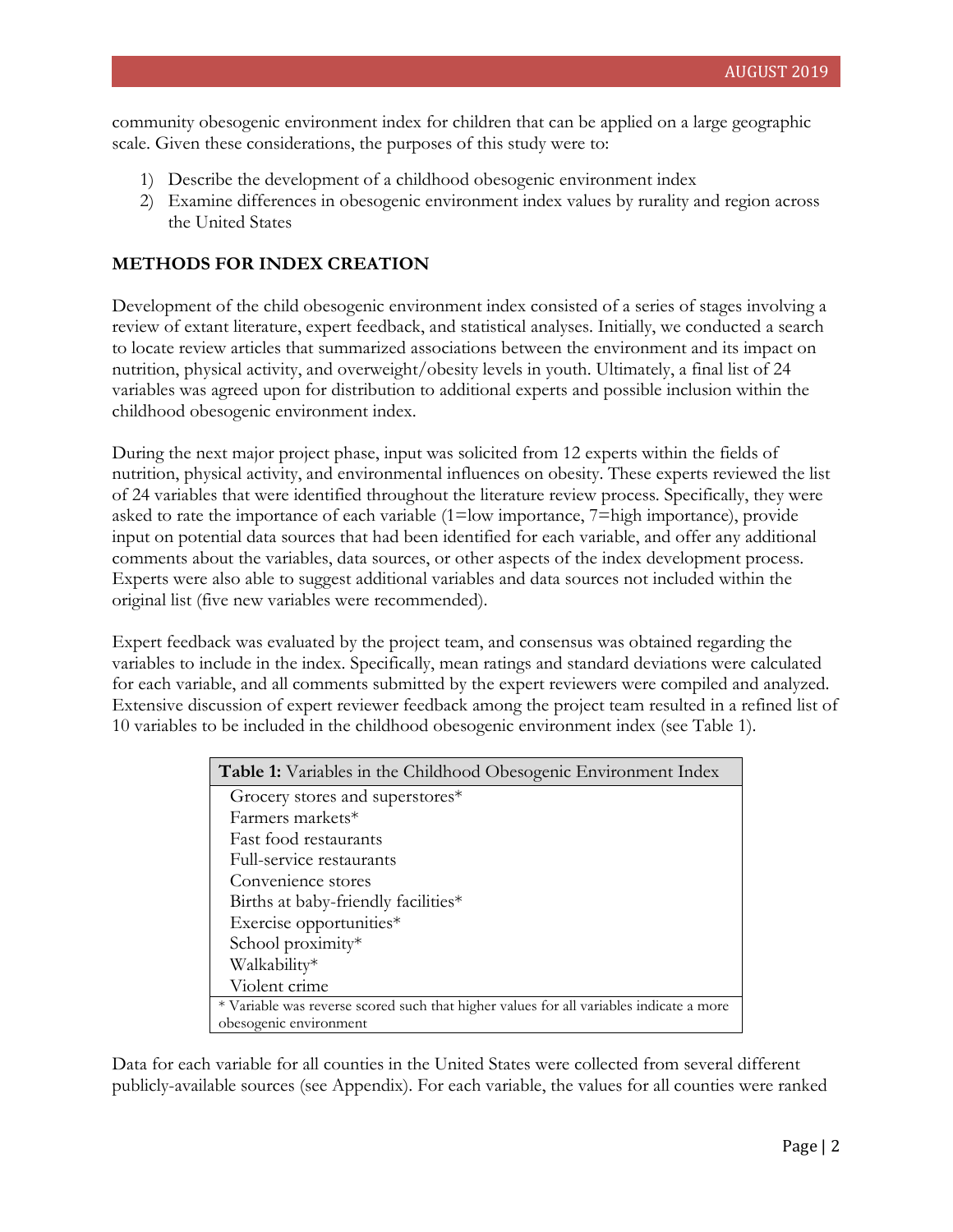and a percentile was assigned to each county that could range from 0 to 100 (0=least obesogenic, 100=most/worst obesogenic).

As indicated in Table 1, variables that were considered positive aspects of the environment - grocery stores/superstores, farmers markets, births at baby-friendly hospitals, exercise opportunities, school proximity, and walkability – were reverse scored such that a lower score for these variables indicated a healthy environment. Variables that were considered negative aspects of the environment – fast food restaurants, full-service restaurants, convenience stores, and violent crime – were scored as is, such that a higher score for these variables indicated an unhealthy environment. For each county, a total obesogenic environment index score was generated by calculating the average percentile for all 10 variables. Minimal missing data were excluded such that if a variable(s) was not available for a county, the total score was generated taking the mean of all available variables.

Each county was classified by rurality and by region. Urban Influence Codes (UIC), retrieved from the USDA, were utilized to determine rurality classification for all counties in the U.S. Of the original twelve UIC categories, we divided counties into three groups: metropolitan, micropolitan and noncore. Additionally, nonmetropolitan counties collectively include micropolitan and noncore counties. Census regions, defined and retrieved from the U.S. Census Bureau, were utilized to identify four U.S. regions: Northeast, Midwest, South, and West.

#### **Technical Notes**

All analyses were performed at the county level. Counties were characterized based on level of rurality using Urban Influence Codes (UIC) developed by the U.S. Department of Agriculture Economic Research Service: metropolitan (UICs 1,2), micropolitan (UICs 3,5,8), and noncore (UICs 4,6,7,9-12). Nonmetropolitan counties included both micropolitan and noncore areas.

#### **RESULTS**

All counties within the United States were included in the present analyses  $(N=3,142)$ . The average Childhood Obesogenic Environment Index percentile ranged from 24.53-80.98 (Mean [M]=50.02, Standard Deviation [SD]=9.01) with lower scores indicating a less obesogenic or healthier environment and higher scores indicating a more obesogenic or less healthy environment). A total of 1,599 counties fell below the 50<sup>th</sup> percentile, and 1,543 counties fell at or above the 50<sup>th</sup> percentile.

#### Childhood Obesogenic Environment Index: United States

A map was generated to display the Childhood Obesogenic Environment Index by county across the United States (see Figure 1). There were fewer obesogenic counties in the Northeast, Midwest, and West; whereas, the South contained a greater number of obesogenic counties. It is important to note that this map provides a spatial depiction of the obesogenic environment but is not a representation of the population or the prevalence of youth obesity.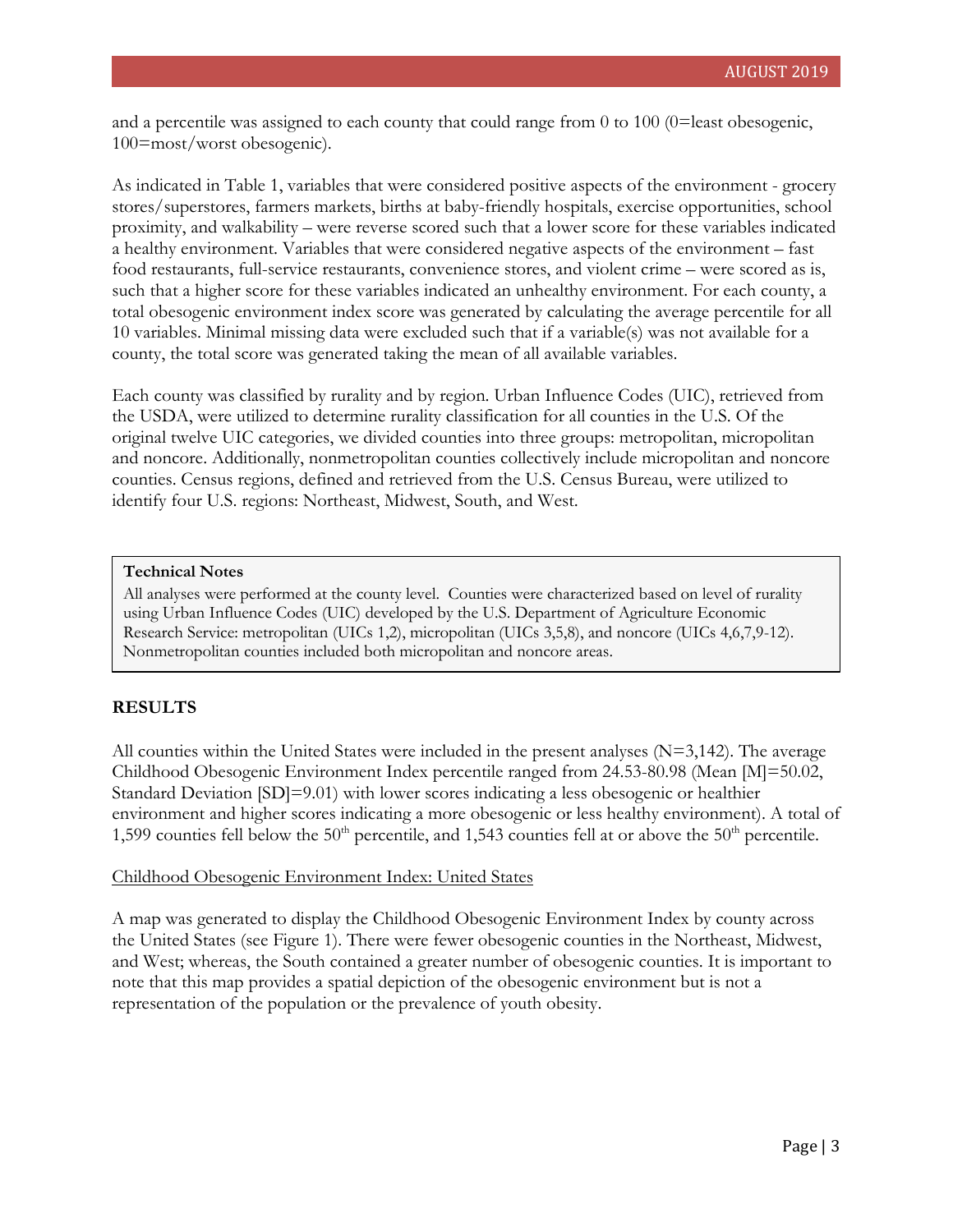

Figure 1: Childhood Obesogenic Environment Index by County

Note: a larger percentile indicates a more obesogenic environment

# Childhood Obesogenic Environment Index: Rurality

When examined by county rurality (see Table 2), there were significant differences between metropolitan, micropolitan, and noncore counties across the United States for obesogenic environment index scores (p<.0001). Specifically, metropolitan counties had significantly lower (better) obesogenic environment index scores (M=46.5, SD=8.4) compared to micropolitan (M=50.3, SD=8.1) and noncore (M=52.9, SD=8.8) counties. Similarly, micropolitan areas had significantly lower (better) index scores compared to noncore areas.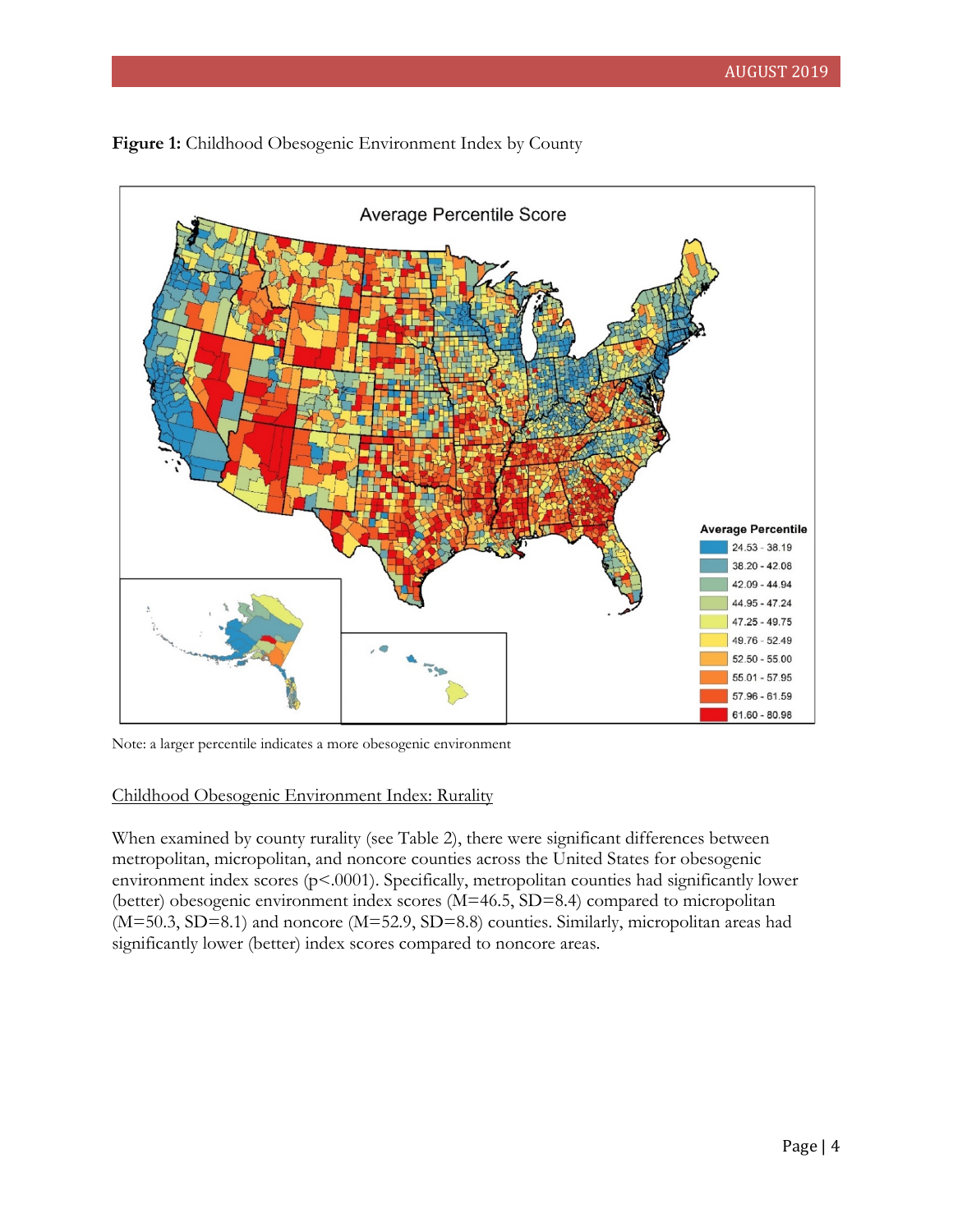| Table 2: Childhood Obesogenic Environment Index by County Rurality |  |
|--------------------------------------------------------------------|--|
|--------------------------------------------------------------------|--|

|                          | Average Percentile (SD)                                                                                      |  |
|--------------------------|--------------------------------------------------------------------------------------------------------------|--|
| Metropolitan Counties    | 46.5(8.4)                                                                                                    |  |
| Nonmetropolitan Counties | 52.1 $(8.7)$                                                                                                 |  |
| Micropolitan Counties    | 50.3(8.1)                                                                                                    |  |
| Noncore Counties         | 52.9 $(8.8)$                                                                                                 |  |
|                          | Notes: A larger percentile indicates a more obesogenic environment. ANOVA used to assess differences between |  |

## Childhood Obesogenic Environment Index: Region

When examined by U.S. region (see Table 3), there were significant differences between the Northeast, Midwest, South, and West regions of the United States (p<.0001). The Northeast region (M=43.2, SD=6.9) had a significantly lower (better) average index value compared to the Midwest (M=48.1, SD=8.5), South (M=53.0, SD=8.3), and West (M=48.4, SD=9.8) regions. The Midwest region showed a significantly higher (worse) average index score compared to the Northeast region and a significantly lower (better) index score compared to the South region but no significant difference compared to the West region. Counties in the South region had significantly higher (worse) index scores compared to all other regions.

| Table 3: Childhood Obesogenic Environment Index by Region |                                                                                                              |  |  |  |
|-----------------------------------------------------------|--------------------------------------------------------------------------------------------------------------|--|--|--|
|                                                           | Average Percentile (SD)                                                                                      |  |  |  |
| Northeast                                                 | 43.2(6.9)                                                                                                    |  |  |  |
| Midwest                                                   | 48.1 $(8.5)$                                                                                                 |  |  |  |
| South                                                     | 53.0 $(8.3)$                                                                                                 |  |  |  |
| West                                                      | 48.4 $(9.8)$                                                                                                 |  |  |  |
|                                                           | Notes: A larger percentile indicates a more obesogenic environment. ANOVA used to assess differences between |  |  |  |

means.

means.

## Childhood Obesogenic Environment Index by Rurality and Region

As shown in Table 4, analyses were also conducted incorporating both county rurality and U.S. region. Overall, the Northeast region of the United States had the lowest (best) childhood obesogenic environment index for all of metropolitan, micropolitan, and noncore counties. In contrast, the South had the highest (worst) index values across metropolitan, micropolitan, and noncore counties. There were significant differences between regions and county type across the United States (p<.0001). Looking at rurality differences within each region, important differences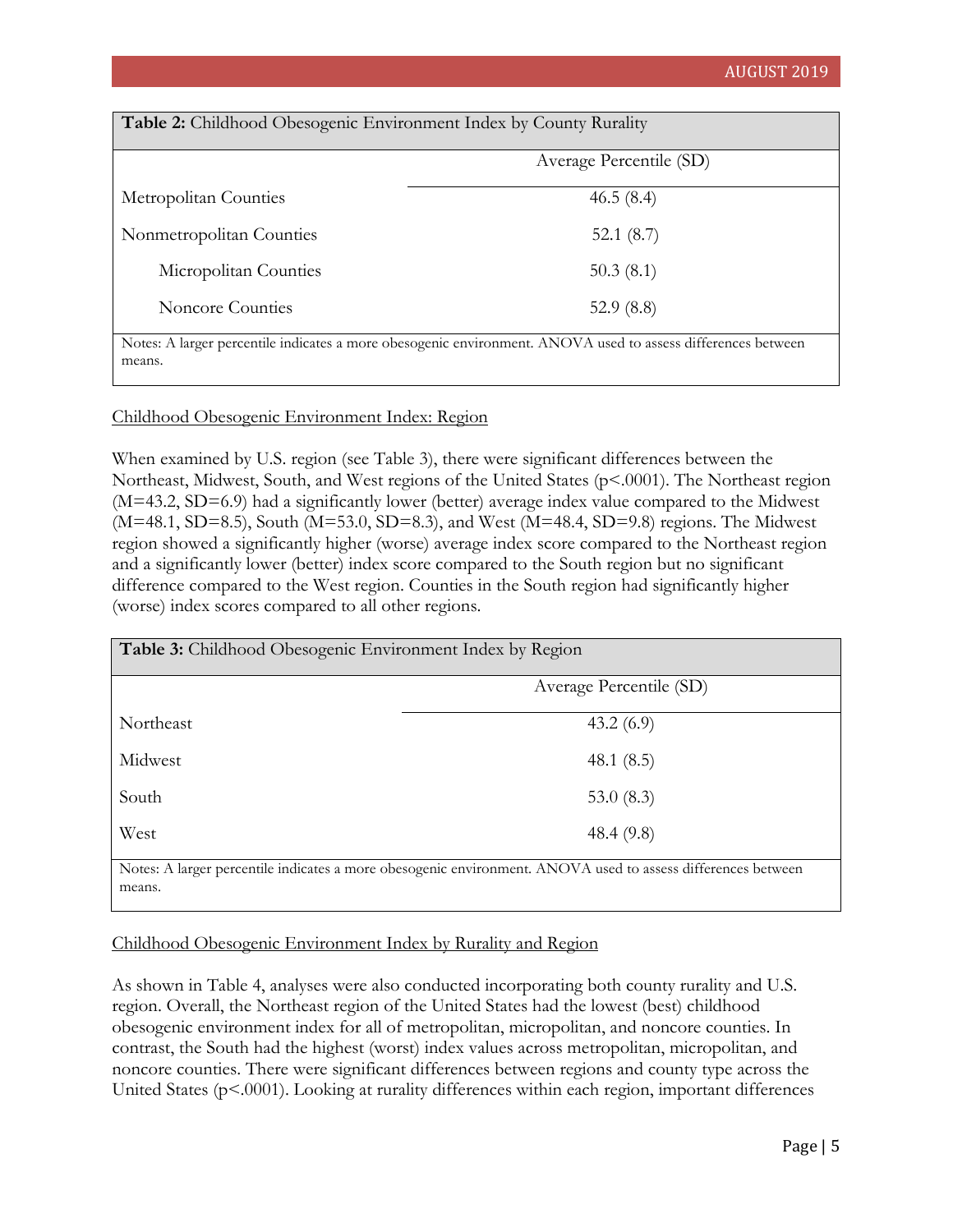were observed. There were significant differences between all categories of rurality in the Northeast  $(p<.0001)$ , Midwest  $(p<.0001)$ , and West  $(p<.0001)$ . In the South, there were also significant differences based on rurality (p=<.0001), but comparing categories, metropolitan counties had better environments while micropolitan and noncore areas were not significantly different.

| <b>Table 4:</b> Childhood Obesogenic Environment Index by County Rurality and U.S. Region |                  |         |       |      |  |
|-------------------------------------------------------------------------------------------|------------------|---------|-------|------|--|
|                                                                                           | <b>Northeast</b> | Midwest | South | West |  |
| Metropolitan Counties                                                                     | 40.5             | 43.7    | 50.1  | 43.0 |  |
| Nonmetropolitan Counties                                                                  | 47.1             | 49.8    | 55.1  | 50.9 |  |
| Micropolitan Counties                                                                     | 45.1             | 47.0    | 54.8  | 48.9 |  |
| Noncore Counties                                                                          | 49.4             | 51.1    | 55.2  | 51.8 |  |

Notes: A larger percentile rank indicates a more obesogenic environment. ANOVAs were used to assess differences between rurality category means within each region.

## Childhood Obesogenic Environment Index: Variables by Rurality

Each of the 10 variables comprising the obesogenic environment index were examined by county rurality (see Table 5). Grocery stores/superstores and farmer's markets were less prevalent per population in metropolitan compared to noncore or micropolitan counties. Additionally, fast food restaurants are more prevalent per population in metropolitan counties. Full-service restaurants and convenience stores were more prevalent per population in noncore counties compared to metropolitan and micropolitan counties. The percentage of births in baby-friendly facilities (measured at the state-level) was greatest in metropolitan counties and least in noncore counties. Exercise opportunities, school proximity, and walkability were best among metropolitan counties and worst in noncore counties. Violent crime was most prevalent in metropolitan counties and least prevalent in noncore counties.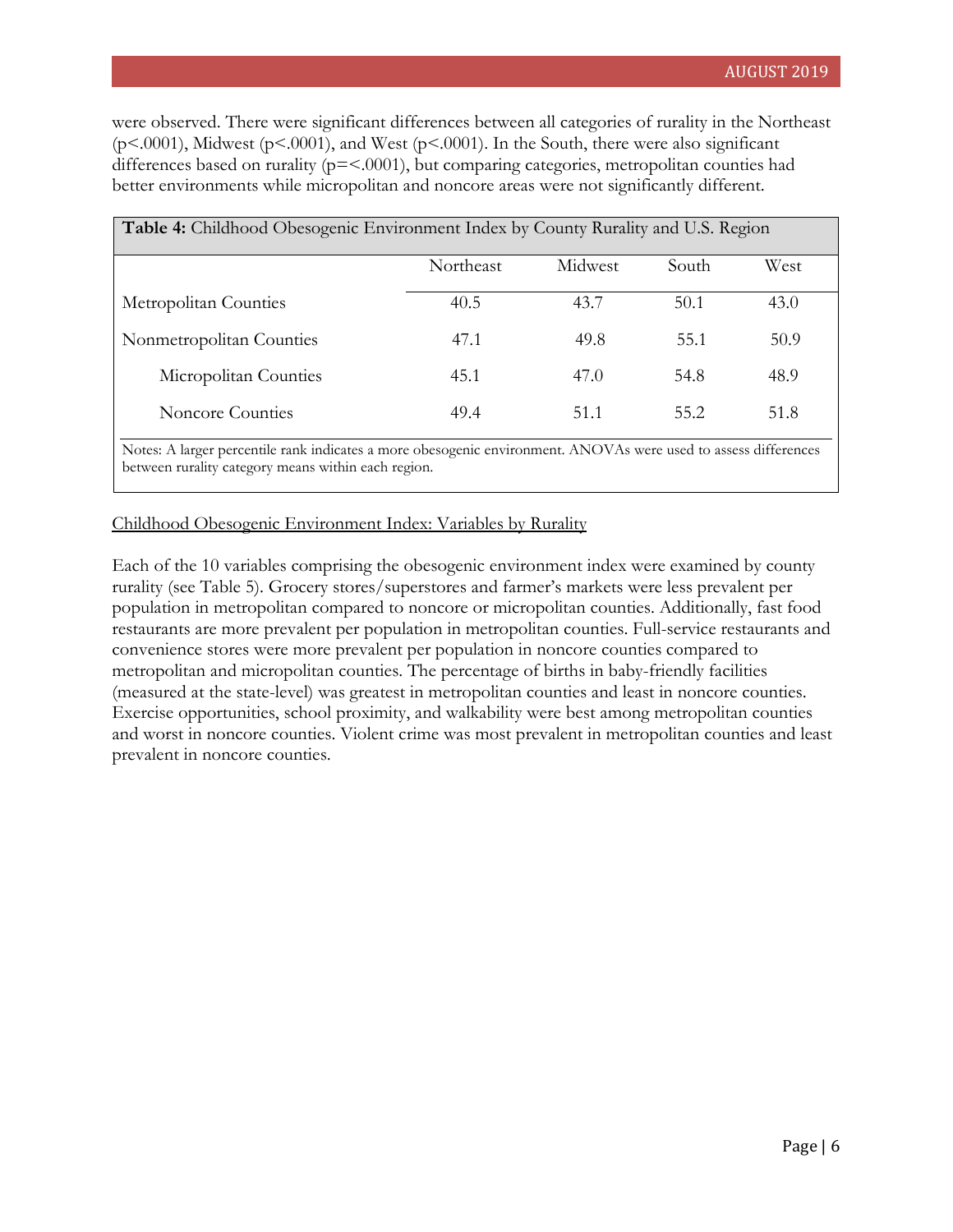| <b>Table 5:</b> Childhood Obesogenic Environment Index Variable Percentiles by County Rurality |              |           |              |         |                                               |  |
|------------------------------------------------------------------------------------------------|--------------|-----------|--------------|---------|-----------------------------------------------|--|
|                                                                                                | Metropolitan | Non-metro | Micropolitan | Noncore | Non-metro<br>Better or<br>Worse than<br>Metro |  |
| Grocery<br>stores/superstores <sup>a</sup>                                                     | 62.6         | 42.6      | 54.7         | 36.8    | Better                                        |  |
| Farmers markets <sup>a</sup>                                                                   | 54.3         | 47.4      | 47.0         | 47.7    | Better                                        |  |
| Fast food restaurants                                                                          | 56.8         | 46.0      | 56.7         | 40.9    | Better                                        |  |
| Full-service restaurants                                                                       | 45.6         | 52.6      | 50.1         | 53.8    | Worse                                         |  |
| Convenience stores                                                                             | 36.0         | 58.2      | 50.2         | 62.1    | Worse                                         |  |
| Births at baby friendly<br>facilities <sup>a</sup>                                             | 46.3         | 52.2      | 48.1         | 54.1    | Worse                                         |  |
| Exercise opportunities <sup>a</sup>                                                            | 38.6         | 56.7      | 48.0         | 60.9    | Worse                                         |  |
| School proximity <sup>a</sup>                                                                  | 28.4         | 62.7      | 48.1         | 69.8    | Worse                                         |  |
| Walkability <sup>a</sup>                                                                       | 39.8         | 56.0      | 46.2         | 60.8    | Worse                                         |  |
| Violent crime                                                                                  | 56.9         | 45.7      | 54.3         | 41.4    | Better                                        |  |
| Average percentile                                                                             | 46.5         | 52.1      | 50.3         | 52.9    | Worse                                         |  |

**Table 5:** Childhood Obesogenic Environment Index Variable Percentiles by County Rurality

Note: a larger percentile indicates a more obesogenic environment

<sup>a</sup>Variable was reverse scored such that higher values indicate unhealthier environments for all variables

## Childhood Obesogenic Environment Index: Variables by Region

Each of the 10 variables comprising the index were also examined by region of the U.S. (see Table 6). Grocery stores/supercenters and farmers markets were less prevalent in the South. Fast food restaurants and full-service restaurants were more available in the Northeast, and convenience stores were most prevalent in the South. The percentage of births at baby-friendly facilities was highest in the Northeast. Exercise opportunities, school proximity, and walkability were best in the Northeast. Violent crime was most prevalent in the South.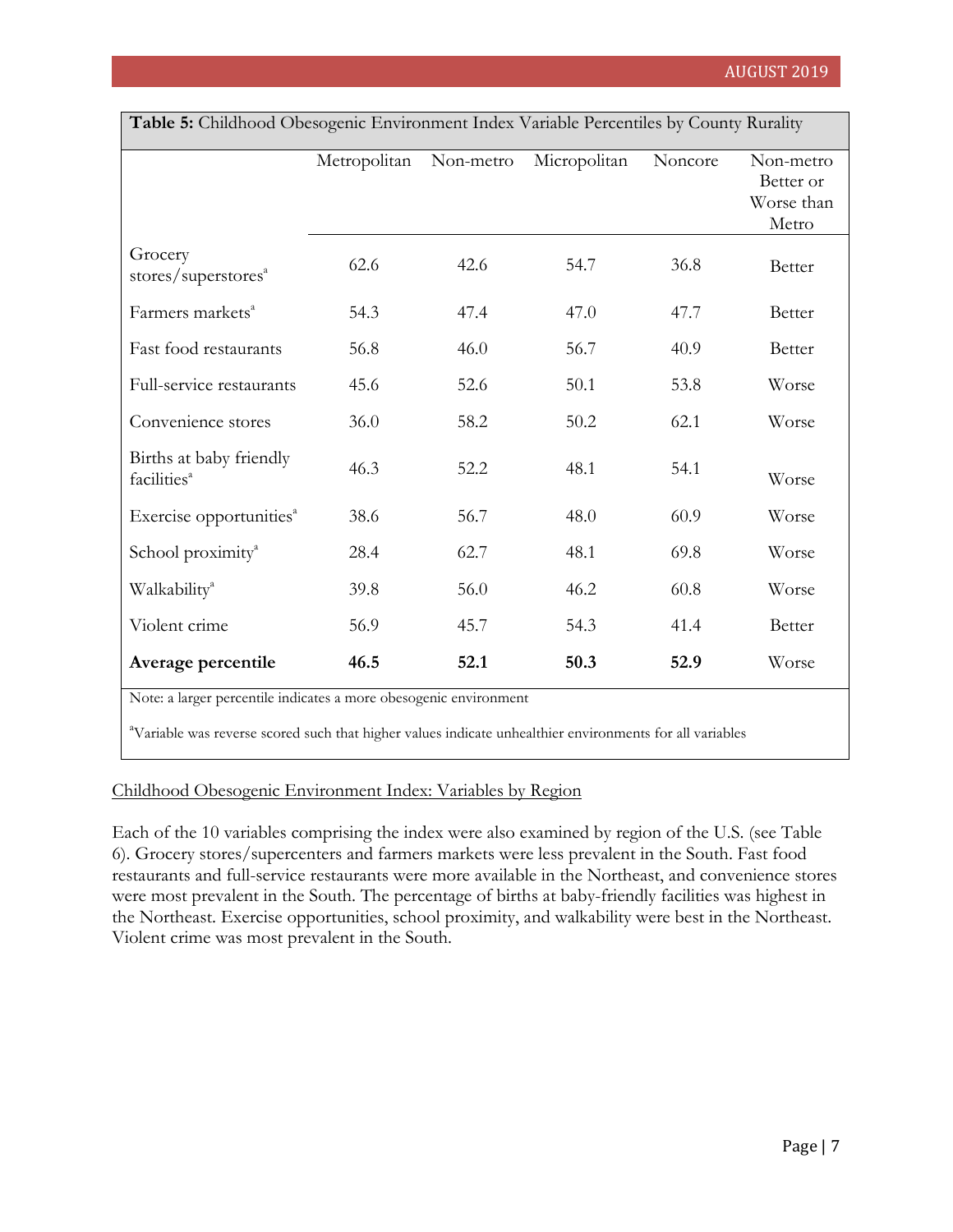| Table 6: Average Childhood Obesogenic Environment Index Variable Percentile Rank by U.S. |           |         |       |      |  |  |  |  |
|------------------------------------------------------------------------------------------|-----------|---------|-------|------|--|--|--|--|
| Region                                                                                   |           |         |       |      |  |  |  |  |
|                                                                                          | Northeast | Midwest | South | West |  |  |  |  |
| Grocery stores/superstores <sup>a</sup>                                                  | 42.8      | 45.7    | 56.9  | 41.8 |  |  |  |  |
| Farmers markets <sup>a</sup>                                                             | 39.1      | 43.5    | 58.1  | 45.5 |  |  |  |  |
| Fast food restaurants                                                                    | 61.3      | 45.4    | 51.1  | 52.0 |  |  |  |  |
| Full-service restaurants                                                                 | 67.5      | 57.2    | 38.1  | 62.2 |  |  |  |  |

Convenience stores 35.2 48.1 57.8 37.0

Births at baby friendly facilities<sup>a</sup> 45.5 53.5 49.4 45.7

Exercise opportunities<sup> $38.6$ </sup> 47.7 56.6 40.0

School proximity<sup>4</sup> 25.5 52.6 45.6 69.7

Walkability<sup>a</sup> 131.8 46.3 59.4 37.7

Violent crime  $45.6$   $39.8$   $57.2$   $52.5$ 

**Average percentile 43.2 48.1 53.0 48.4**

Note: a larger percentile indicates a more obesogenic environment

<sup>a</sup>Variable was reverse scored such that higher values indicate unhealthier environments for all variables

## **CONCLUSION**

Noncore counties had higher (worse) average childhood obesogenic environment index scores compared to their metropolitan or micropolitan counterparts. By region, the South had the highest (worst) observed obesogenic environment index scores followed by the West, Midwest, and Northeast regions. Southern noncore counties had the greatest obesogenic environment burden; whereas, Northeast metropolitan counties had the lowest burden.

This study identified several key environmental variables that may play a significant role in childhood obesity. A number of these variables may prove problematic in the rural environment particularly as existing literature shows that rural populations are at an increased risk for childhood obesity.<sup>14</sup> In some rural areas, agricultural work may facilitate healthy eating and physical activity among children and farming families, but in most cases, additional environmental improvement efforts will be useful. Indeed, documented resource limitations in rural areas such as access to healthful foods and opportunities for physical activity may contribute to geographic disparities in childhood obesity.15 These barriers to healthy living, however, may be overcome through a number of different public health policies and initiatives.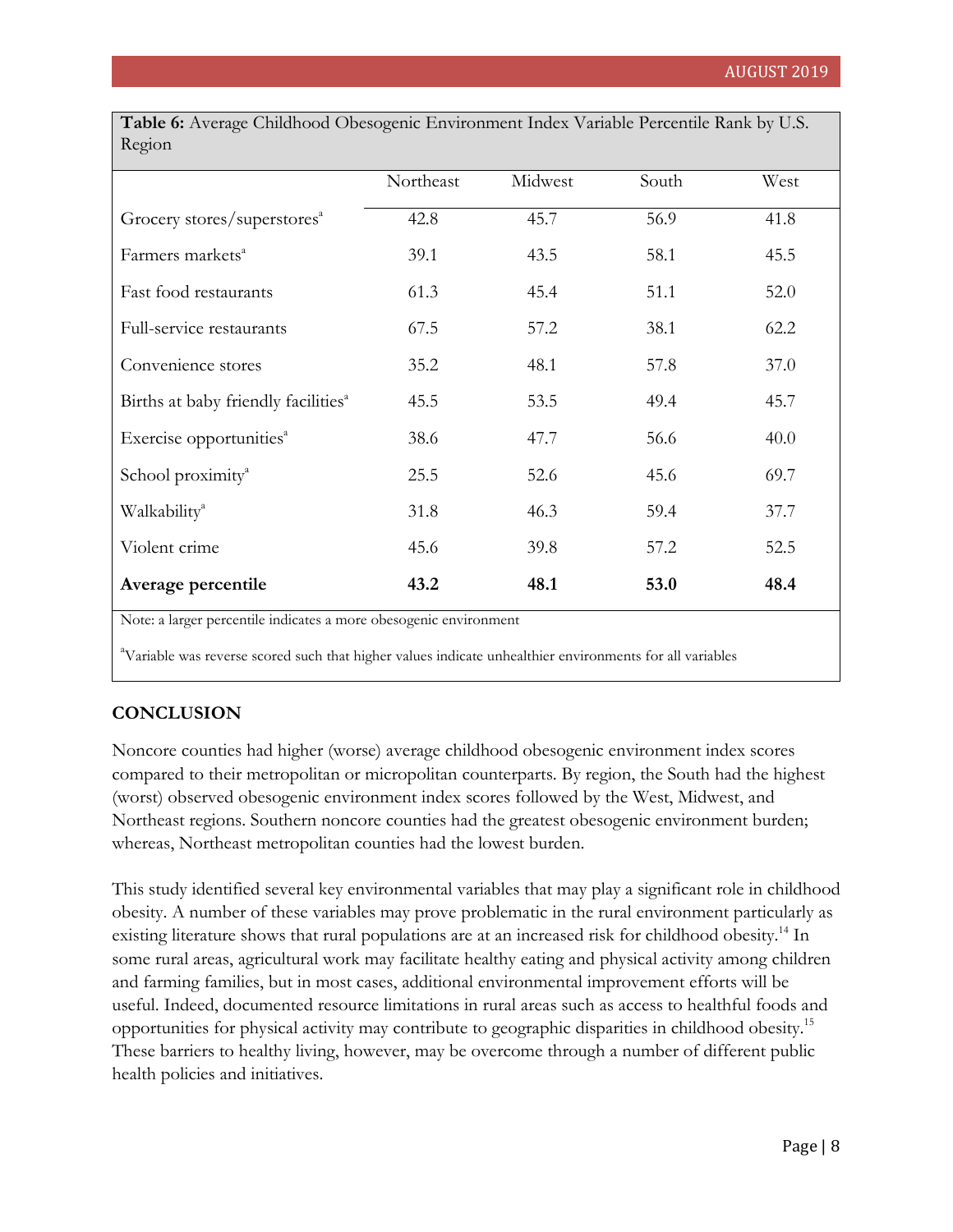Aspects of the physical environment could be modified to promote physical activity and increase access to exercise opportunities. For example, public health, planning, and other government agencies could improve walkability and pedestrian and bicycle safety through improvements to infrastructure (e.g., traffic calming measures, sidewalks).<sup>16,17</sup> Rural schools may adopt programming such as Safe Routes to School which increases safety surrounding schools to encourage active travel to/from school.<sup>18</sup> Further, physical activity-related policies such as shared use agreements that increase accessibility of school recreation facilities and playgrounds to the public could be a viable method to increase access to exercise opportunities.<sup>19</sup>

Features of the physical environment can also be modified to increase the availability of healthy food options. For example, policy makers could work to improve the food environment through food outlet zoning. Unhealthy food outlets – fast food restaurants, convenience stores, etc. – may cluster around schools<sup>20,21</sup> and negatively influence student diets.<sup>22</sup> Such efforts could reduce the prevalence of food swamps which have been linked to higher obesity rates.<sup>23</sup> Additionally, rural public health agencies could work to improve childhood obesity rates through partnerships with fellow public agencies, schools, and local grocery stores and restaurants.<sup>14,24</sup> For example, public health agencies could sponsor farmers markets to promote healthful and affordable food options. Moreover, fostering relationships between farms and schools and local businesses could bring healthier food choices into schools and restaurants.<sup>24,25</sup> These efforts to increase access to healthy food options could contribute to reducing the number of food deserts in rural areas.

The foundation of our obesogenic environment index was variables that represent resource availability. It is important to note that counties that have fewer total resources to promote healthy eating and physical activity (e.g., lower access to grocery stores, poorer walkability) do not necessarily have higher childhood obesity prevalence or vice versa. Other key area-level drivers of childhood obesity including socioeconomic status, lack of health insurance, and proportion of racial/ethnic minorities may interact with an area's physical environment to determine obesity outcomes. Additional research is needed to explore the additive and multiplicative interaction between the obesogenic environment and other area-level sociodemographic factors that predict childhood obesity.



This project is/was supported by the Health Resources and Services Administration (HRSA) of the U.S. Department of Health and Human Services (HHS) under grant number U1CRH30539 Rural Health Research Grant Program Cooperative Agreement for \$573,000 with no nongovernmental sources. This information or content and conclusions are those of the author and should not be construed as the official position or policy of, nor should any endorsements be inferred by HRSA, HHS or the U.S. Government. For more information about the Rural and Minority Health Research Center, contact the Director Dr. Jan M. Eberth (jmeberth@mailbox.sc.edu) or Deputy Director Dr. Elizabeth C. Crouch (crouchel@mailbox.sc.edu).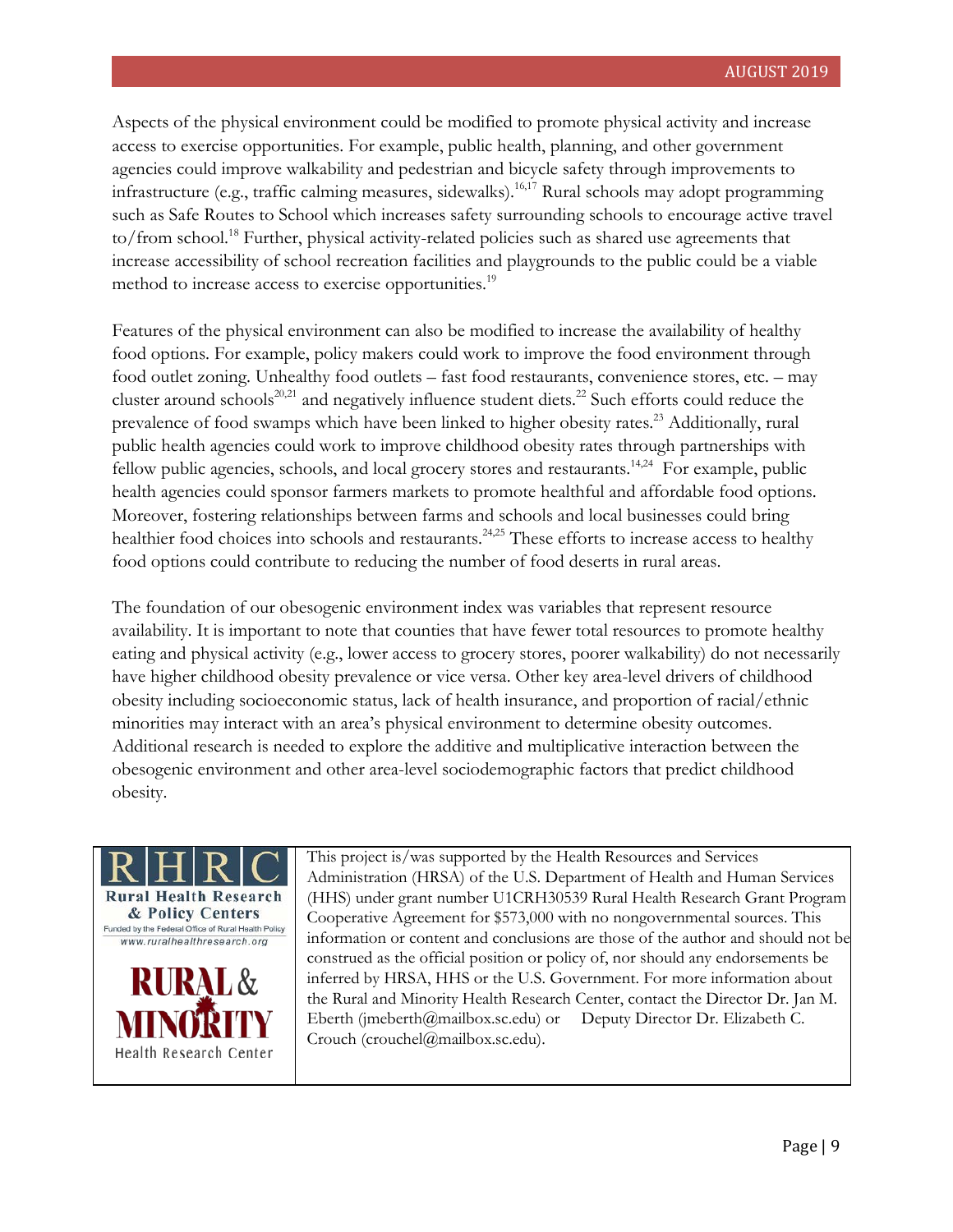# **APPENDIX: DEFINITIONS OF VARIABLES INCLUDED IN CHILDHOOD OBESOGENIC ENVIRONMENT INDEX**

| Variable                              | Measure                                                                                                                           | Source                                                                                                                                                                                        | Year | Description                                                                                                                                                                                                                                                                                                                                                                                                                                                                                                                                                                                                                                                                                                               |
|---------------------------------------|-----------------------------------------------------------------------------------------------------------------------------------|-----------------------------------------------------------------------------------------------------------------------------------------------------------------------------------------------|------|---------------------------------------------------------------------------------------------------------------------------------------------------------------------------------------------------------------------------------------------------------------------------------------------------------------------------------------------------------------------------------------------------------------------------------------------------------------------------------------------------------------------------------------------------------------------------------------------------------------------------------------------------------------------------------------------------------------------------|
| Grocery<br>stores and<br>supercenters | Number of grocery<br>stores/supermarkets and<br>supercenters/warehouse<br>club stores in the county per<br>1,000 county residents | United States Department of<br>Agriculture<br>(Stores: U.S. Census Bureau,<br><b>County Business Patterns</b><br>Population: U.S. Census<br>Bureau, Population Estimates)                     | 2014 | "Grocery stores include establishments generally known as<br>supermarkets and smaller grocery stores primarily engaged in retailing a<br>general line of food, such as canned and frozen foods; fresh fruits and<br>vegetables; and fresh and prepared meats, fish, and poultry." <sup>1</sup><br>"Warehouse clubs and supercenters are primarily engaged in retailing a<br>general line of groceries in combination with general lines of new<br>merchandise, such as apparel, furniture, and appliances." <sup>1</sup><br>This variable was created by combining the number of grocery<br>store/supermarkets per 1,000 residents with the number of<br>supercenters/club warehouses per 1,000 residents in each county. |
| Farmers<br>markets                    | Number of farmers markets<br>in the county per 1,000<br>county residents                                                          | United States Department of<br>Agriculture<br>(Farmers Markets: Agricultural<br>Marketing Service, Marketing<br>Services Division<br>Population: U.S. Census<br>Bureau, Population Estimates) | 2016 | "A farmer's market is a retail outlet in which two or more vendors sell<br>agricultural products directly to customers through a common<br>marketing channel. At least 51 percent of retail sales are direct to<br>consumers." <sup>1</sup>                                                                                                                                                                                                                                                                                                                                                                                                                                                                               |
| Fast food<br>restaurants              | Number of fast food<br>restaurants in the county per<br>1,000 county residents                                                    | United States Department of<br>Agriculture<br>(Restaurants: U.S. Census<br>Bureau, County Business<br>Patterns<br>Population: U.S. Census<br>Bureau, Population Estimates)                    | 2014 | "Fast food/limited-service restaurants include establishments primarily<br>engaged in providing food services (except snack and nonalcoholic<br>beverage bars) where patrons generally order or select items and pay<br>before eating. Food and drink may be consumed on premises, taken<br>out, or delivered to the customer's location. Some establishments in<br>this industry may provide these food services in combination with<br>alcoholic beverage sales."1                                                                                                                                                                                                                                                      |
| Full-service<br>restaurants           | Number of full-service<br>restaurants in the county per<br>1,000 county residents                                                 | United States Department of<br>Agriculture<br>(Restaurants: U.S. Census<br>Bureau, County Business<br>Patterns<br>Population: U.S. Census<br>Bureau, Population Estimates)                    | 2014 | "Full-service restaurants include establishments primarily engaged in<br>providing food services to patrons who order and are served while<br>seated (i.e., waiter/waitress service) and pay after eating. These<br>establishments may provide this type of food service to patrons in<br>combination with selling alcoholic beverages, providing takeout<br>services, or presenting live nontheatrical entertainment." <sup>1</sup>                                                                                                                                                                                                                                                                                      |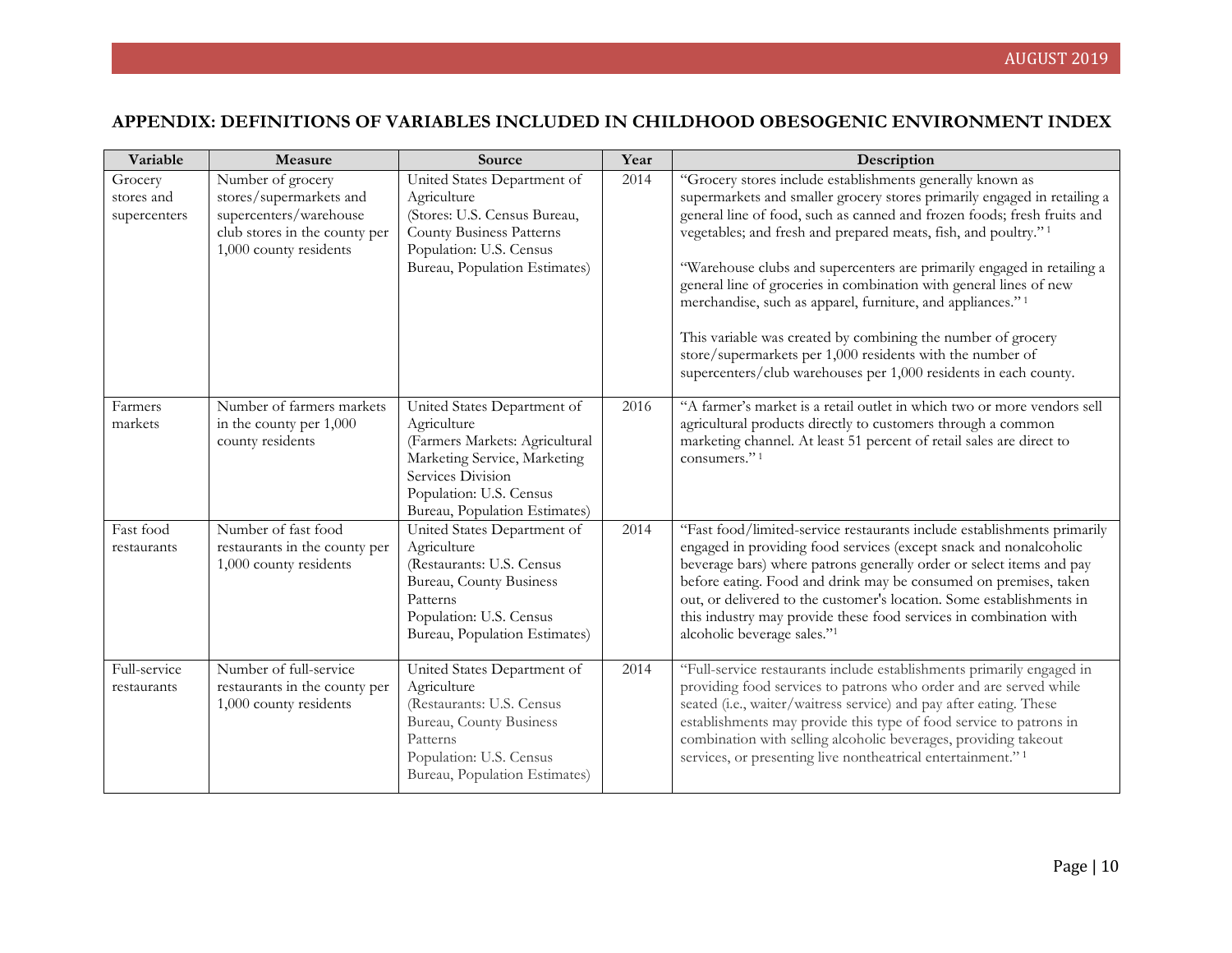| Variable                                 | Measure                                                                                        | Source                                                                                                                                                                                                                  | Year          | Description                                                                                                                                                                                                                                                                                                                                                                                                                                                                                                                                                                                                                                                                                                                                                                                                                                                                            |
|------------------------------------------|------------------------------------------------------------------------------------------------|-------------------------------------------------------------------------------------------------------------------------------------------------------------------------------------------------------------------------|---------------|----------------------------------------------------------------------------------------------------------------------------------------------------------------------------------------------------------------------------------------------------------------------------------------------------------------------------------------------------------------------------------------------------------------------------------------------------------------------------------------------------------------------------------------------------------------------------------------------------------------------------------------------------------------------------------------------------------------------------------------------------------------------------------------------------------------------------------------------------------------------------------------|
| Convenience<br>stores                    | Number of convenience<br>stores in the county per<br>1,000 county residents                    | United States Department of<br>Agriculture<br>(Stores: U.S. Census Bureau,<br><b>County Business Patterns</b><br>Population: U.S. Census<br>Bureau, Population Estimates)                                               | 2014          | "Establishments known as convenience stores or food marts (defined<br>by North American Industry Classification System (NAICS) codes<br>445120 and 447110) are primarily engaged in retailing a limited line of<br>goods that generally includes milk, bread, soda, and snacks." <sup>1</sup>                                                                                                                                                                                                                                                                                                                                                                                                                                                                                                                                                                                          |
| Births at<br>baby-friendly<br>facilities | Percent births at baby-<br>friendly facilities at the state<br>level                           | Centers for Disease Control<br>and Prevention<br>(Breastfeeding Report Card,<br>Division of Nutrition, Physical<br>Activity, and Obesity,<br>National Center for Chronic<br>Disease Prevention and<br>Health Promotion) | 2016          | This state-level variable is defined as the percentage of births that occur<br>at Baby-Friendly Hospitals and Birth Centers as designated by Baby-<br>Friendly USA (https://www.babyfriendlyusa.org). <sup>2</sup>                                                                                                                                                                                                                                                                                                                                                                                                                                                                                                                                                                                                                                                                     |
| Exercise<br>opportunities                | Percentage of individuals in<br>a county who live close to a<br>location for physical activity | County Health Rankings<br>(2010 US Census Bureau<br>Population data<br>2016 SIC codes<br>2016 parks<br><b>Business Analyst</b><br>Delorme map data, ESRI<br>US Census Tigerline Files)                                  | 2018          | "Access to Exercise Opportunities measures the percentage of<br>individuals in a county who live reasonably close to a location for<br>physical activity. Locations for physical activity are defined as parks or<br>recreational facilities. Parks include local, state, and national parks.<br>Recreational facilities include YMCAs as well as businesses identified<br>by the following Standard Industry Classification (SIC) codes and<br>include a wide variety of facilities including gyms, community centers,<br>dance studios and pools. Individuals who reside in a census block<br>within a half mile of a park; or in urban census blocks: reside within<br>one mile of a recreational facility; or in rural census blocks: reside<br>within three miles of a recreational facility are considered to have<br>adequate access for opportunities for physical activity."3 |
| School<br>proximity                      | Percentage of the county<br>covered by school buffers                                          | National Center for Education<br>Statistics                                                                                                                                                                             | 2016-<br>2017 | The geographic data for all public schools in the United States in 2016-<br>2017 were downloaded as a shapefile from the National Center for<br>Education Statistics website. <sup>4</sup> Within ArcGIS Pro, a half-mile buffer<br>was created around each school location and then the square mileage<br>covered by the school buffers was aggregated to the county level using<br>the Dissolve tool. The total area covered by these school buffers was<br>divided by the total area of the county to obtain the percent of the<br>county that was within close proximity of a school. The selected<br>distance of 0.5 miles was based on the literature which demonstrated<br>that children who live within close proximity of a school are more<br>likely to actively commute to school as well as have access to active<br>amenities.                                            |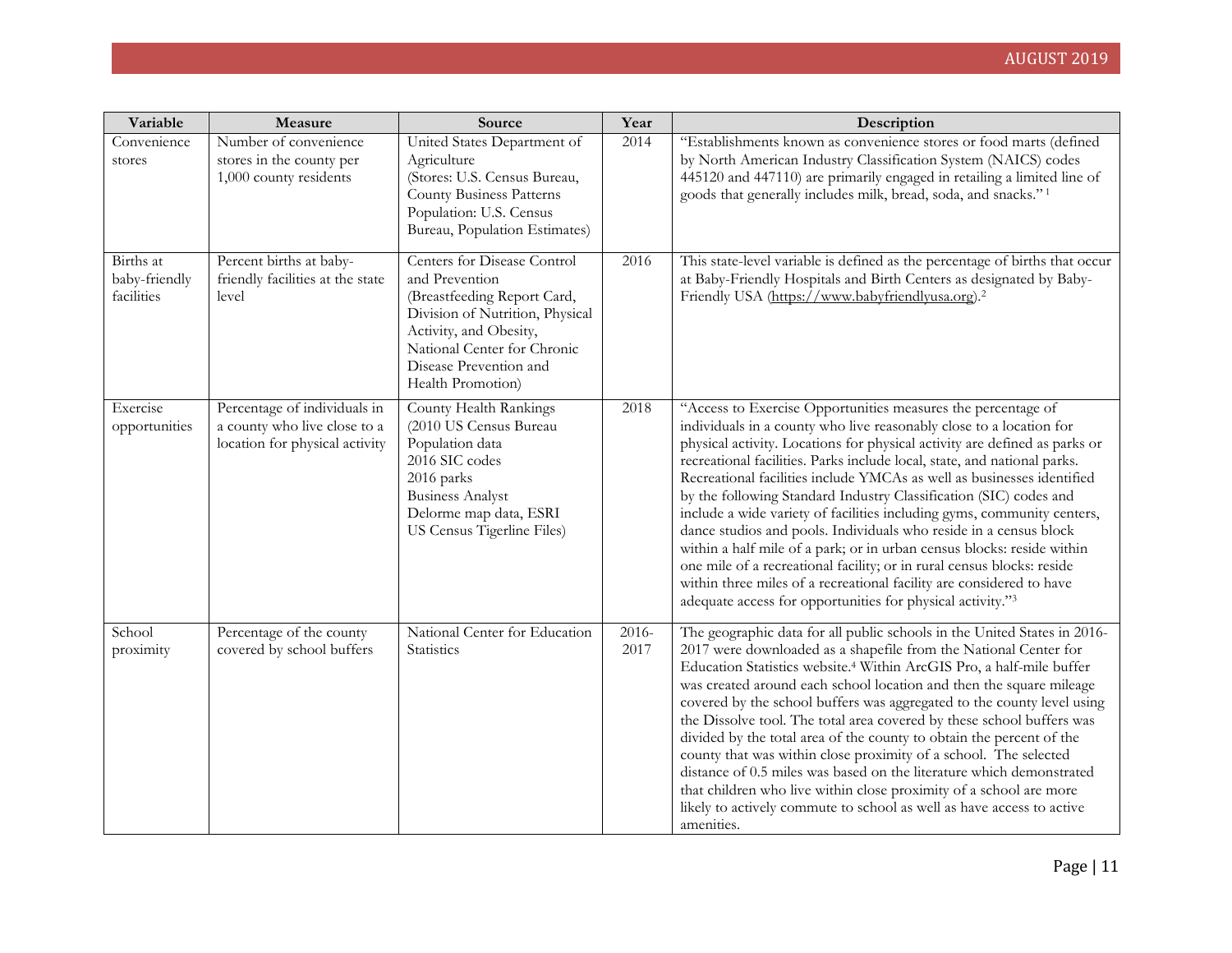| Variable      | Measure                                                                                                                                                                                                         | Source                                                                  | Year     | Description                                                                                                                                            |  |  |
|---------------|-----------------------------------------------------------------------------------------------------------------------------------------------------------------------------------------------------------------|-------------------------------------------------------------------------|----------|--------------------------------------------------------------------------------------------------------------------------------------------------------|--|--|
| Walkability   | National Walkability Index                                                                                                                                                                                      | EPA Smart Growth Smart                                                  | $2010 -$ | "The National Walkability Index is a nationwide geographic data                                                                                        |  |  |
|               |                                                                                                                                                                                                                 | Location Mapping Database                                               | 2012     | resource that ranks block groups according to their relative walkability.                                                                              |  |  |
|               |                                                                                                                                                                                                                 |                                                                         |          | The national dataset includes walkability scores for all block groups as                                                                               |  |  |
|               |                                                                                                                                                                                                                 |                                                                         |          | well as the underlying attributes that are used to rank the block groups.                                                                              |  |  |
|               |                                                                                                                                                                                                                 |                                                                         |          | The Walkability Index dataset characterizes every Census 2010 block                                                                                    |  |  |
|               |                                                                                                                                                                                                                 |                                                                         |          | group in the U.S. based on its relative walkability. Walkability depends<br>upon characteristics of the built environment that influence the           |  |  |
|               |                                                                                                                                                                                                                 |                                                                         |          | likelihood of walking being used as a mode of travel. The Walkability                                                                                  |  |  |
|               |                                                                                                                                                                                                                 |                                                                         |          | Index is based on the EPA's previous data product, the Smart Location                                                                                  |  |  |
|               |                                                                                                                                                                                                                 |                                                                         |          | Database (SLD). Block group data from the SLD was the only input                                                                                       |  |  |
|               |                                                                                                                                                                                                                 |                                                                         |          | into the Walkability Index and consisted of four variables from the                                                                                    |  |  |
|               |                                                                                                                                                                                                                 |                                                                         |          | SLD weighted in a formula to create the new Walkability Index. This                                                                                    |  |  |
|               |                                                                                                                                                                                                                 |                                                                         |          | dataset shares the SLD's block group boundary definitions from                                                                                         |  |  |
|               |                                                                                                                                                                                                                 |                                                                         |          | Census 2010."5                                                                                                                                         |  |  |
|               |                                                                                                                                                                                                                 |                                                                         |          | We extracted the index from the publicly available EPA dataset. <sup>5</sup> The                                                                       |  |  |
|               |                                                                                                                                                                                                                 |                                                                         |          | data were available at the block level. Since census blocks are nested                                                                                 |  |  |
|               |                                                                                                                                                                                                                 |                                                                         |          | within counties, we created county-level scores by finding the                                                                                         |  |  |
|               |                                                                                                                                                                                                                 |                                                                         |          | population-weighted walkability score of all block groups within each                                                                                  |  |  |
| Violent crime | Number of violent crimes                                                                                                                                                                                        | County Health Rankings                                                  | $2012 -$ | county.<br>"Violent Crime is the number of violent crimes reported per 100,000                                                                         |  |  |
|               | reported per 100,000                                                                                                                                                                                            | (Uniform Crime Reporting,                                               | 2014     | population. Violent crimes are defined as offenses that involve face-to-                                                                               |  |  |
|               | population                                                                                                                                                                                                      | Federal Bureau of                                                       |          | face confrontation between the victim and the perpetrator, including                                                                                   |  |  |
|               |                                                                                                                                                                                                                 | Investigation)                                                          |          | homicide, rape, robbery, and aggravated assault."6                                                                                                     |  |  |
|               |                                                                                                                                                                                                                 |                                                                         |          |                                                                                                                                                        |  |  |
|               |                                                                                                                                                                                                                 |                                                                         |          |                                                                                                                                                        |  |  |
| 1.            | environment-atlas/documentation/                                                                                                                                                                                |                                                                         |          | Food Environment Atlas, Economic Research Service, United States Department of Agriculture: https://www.ers.usda.gov/data-products/food-               |  |  |
| 2.            |                                                                                                                                                                                                                 |                                                                         |          | Breastfeeding Report Card, Division of Nutrition, Physical Activity, and Obesity, National Center for Chronic Disease Prevention and Health Promotion, |  |  |
|               |                                                                                                                                                                                                                 |                                                                         |          | Centers for Disease Control and Prevention: https://www.cdc.gov/breastfeeding/pdf/2016breastfeedingreportcard.pdf                                      |  |  |
| 3.            |                                                                                                                                                                                                                 |                                                                         |          | Access to Exercise Opportunities, County Health Rankings: http://www.countyhealthrankings.org/explore-health-rankings/what-and-why-we-rank/health-     |  |  |
|               |                                                                                                                                                                                                                 | factors/health-behaviors/diet-exercise/access-to-exercise-opportunities |          |                                                                                                                                                        |  |  |
| 4.            |                                                                                                                                                                                                                 |                                                                         |          | National Center for Education Statistics, Education Demographic and Geographic Estimates, School Locations and Geoassignments:                         |  |  |
|               | https://nces.ed.gov/programs/edge/Geographic/SchoolLocations                                                                                                                                                    |                                                                         |          |                                                                                                                                                        |  |  |
| 5.            | mapping#walkability                                                                                                                                                                                             |                                                                         |          | National Walkability Index, Smart Location Mapping, U.S. Environmental Protection Agency: https://www.epa.gov/smartgrowth/smart-location-              |  |  |
| 6.            |                                                                                                                                                                                                                 |                                                                         |          |                                                                                                                                                        |  |  |
|               | Violent Crime Rate, County Health Rankings: http://www.countyhealthrankings.org/explore-health-rankings/what-and-why-we-rank/health-factors/social-<br>and-economic-factors/community-safety/violent-crime-rate |                                                                         |          |                                                                                                                                                        |  |  |
|               |                                                                                                                                                                                                                 |                                                                         |          |                                                                                                                                                        |  |  |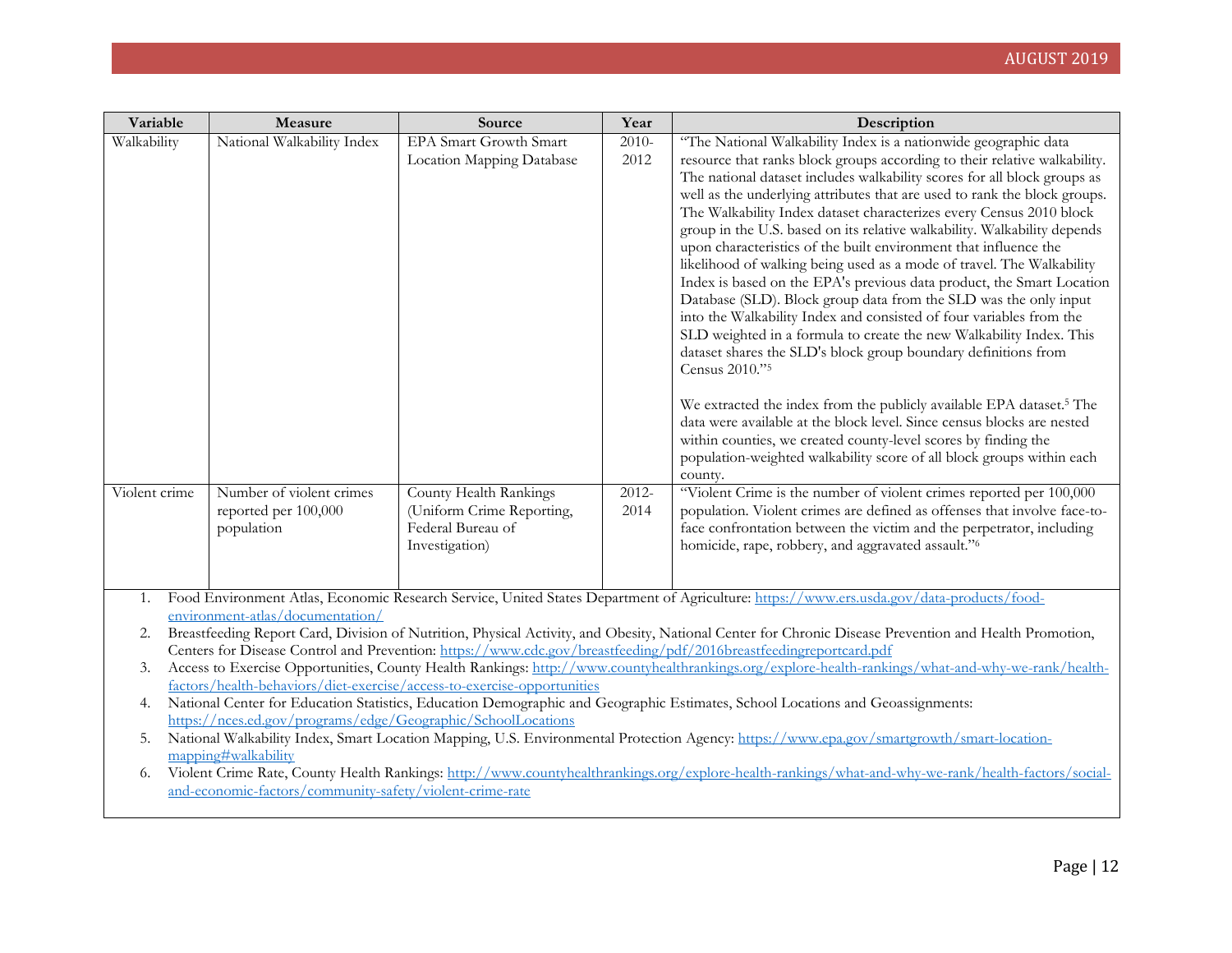#### **REFERENCES**

- 1. Wang Y, Lobstein T. Worldwide trends in childhood overweight and obesity. *Int J Pediatr Obes.* 2006;1(1):11-25.
- 2. Gordon-Larsen P, The NS, Adair LS. Longitudinal Trends in Obesity in the United States From Adolescence to the Third Decade of Life. *Obesity.* 2010;18(9):1801-1804.
- 3. Centers for Disease Control and Prevention. About Child & Teen BMI. 2013; [https://www.cdc.gov/healthyweight/assessing/bmi/childrens\\_bmi/about\\_childrens\\_bmi.ht](https://www.cdc.gov/healthyweight/assessing/bmi/childrens_bmi/about_childrens_bmi.html) [ml.](https://www.cdc.gov/healthyweight/assessing/bmi/childrens_bmi/about_childrens_bmi.html) Accessed December, 2013.
- 4. Hales CM, Carroll MD, Fryar CD, Ogden CL. *Prevalence of Obesity Among Adults and Youth: United States, 2015-2016.* Hyattsville, MD: National Center for Health Statistics; Oct 2017. 288.
- 5. Johnson III JA, Johnson AM. Urban-rural differences in childhood and adolescent obesity in the United States: a systematic review and meta-analysis. *Child Obes.* 2015;11(3):233-241.
- 6. Papas MA, Alberg AJ, Ewing R, Helzlsouer KJ, Gary TL, Klassen AC. The built environment and obesity. *Epidemiologic Reviews.* 2007;29:129-143.
- 7. Sallis JF, Glanz K. Physical Activity and Food Environments: Solutions to the Obesity Epidemic. *Milbank Q.* 2009;87(1):123-154.
- 8. Ver Ploeg M, Breneman V, Farrigan T, et al. *Access to Affordable and Nutritious Food: Measuring and Understanding Food Deserts and Their Consequences.* Washington, DC, USA,: United States Department of Agriculture Economic Research Service;2009.
- 9. Bunketorp Käll L, Malmgren H, Olsson E, Lindén T, Nilsson M. Effects of a Curricular Physical Activity Intervention on Children's School Performance, Wellness, and Brain Development. *Journal of School Health.* 2015;85(10):704-713.
- 10. Ding D, Sallis JF, Kerr J, Lee S, Rosenberg DE. Neighborhood Environment and Physical Activity Among Youth: A Review. *Am J Prev Med.* 2011;41(4):442-455.
- 11. Glazier RH, Creatore MI, Weyman JT, et al. Density, destinations or both? A comparison of measures of walkability in relation to transportation behaviors, obesity and diabetes in Toronto, Canada. *PLoS ONE.* 2014;9(1):e85295-e85295.
- 12. Lake A, Townshend T. Obesogenic environments: exploring the built and food environments. *J R Soc Promot Health.* 2006;126(6):262-267.
- 13. Townshend T, Lake A. Obesogenic environments: current evidence of the built and food environments. *Perspect Public Health.* 2017;137(1):38-44.
- 14. U.S. Department of Health and Human Services. *The Health and Well-Being of Children in Rural Areas: A Portrait of the Nation 2011-2012.* April 2015.
- 15. Trust for American's Health & Robert Wood Johnson Foundation. *The State of Obesity 2018: Better Policies for a Healthier America.* September 2018.
- 16. Lee C, Yoon J, Zhu X. From sedentary to active school commute: Multi-level factors associated with travel mode shifts. *Prev Med.* 2017;95(Supplement):S28-S36.
- 17. Dalton MA, Longacre MR, Drake KM, et al. Built environment predictors of active travel to school among rural adolescents. *Am J Prev Med.* 2011;40(3):312-319.
- 18. McDonald NC, Steiner RL, Lee C, Rhoulac Smith T, Zhu X, Yang Y. Impact of the Safe Routes to School Program on Walking and Bicycling. *Journal of the American Planning Association.* 2014;80(2):153-167.